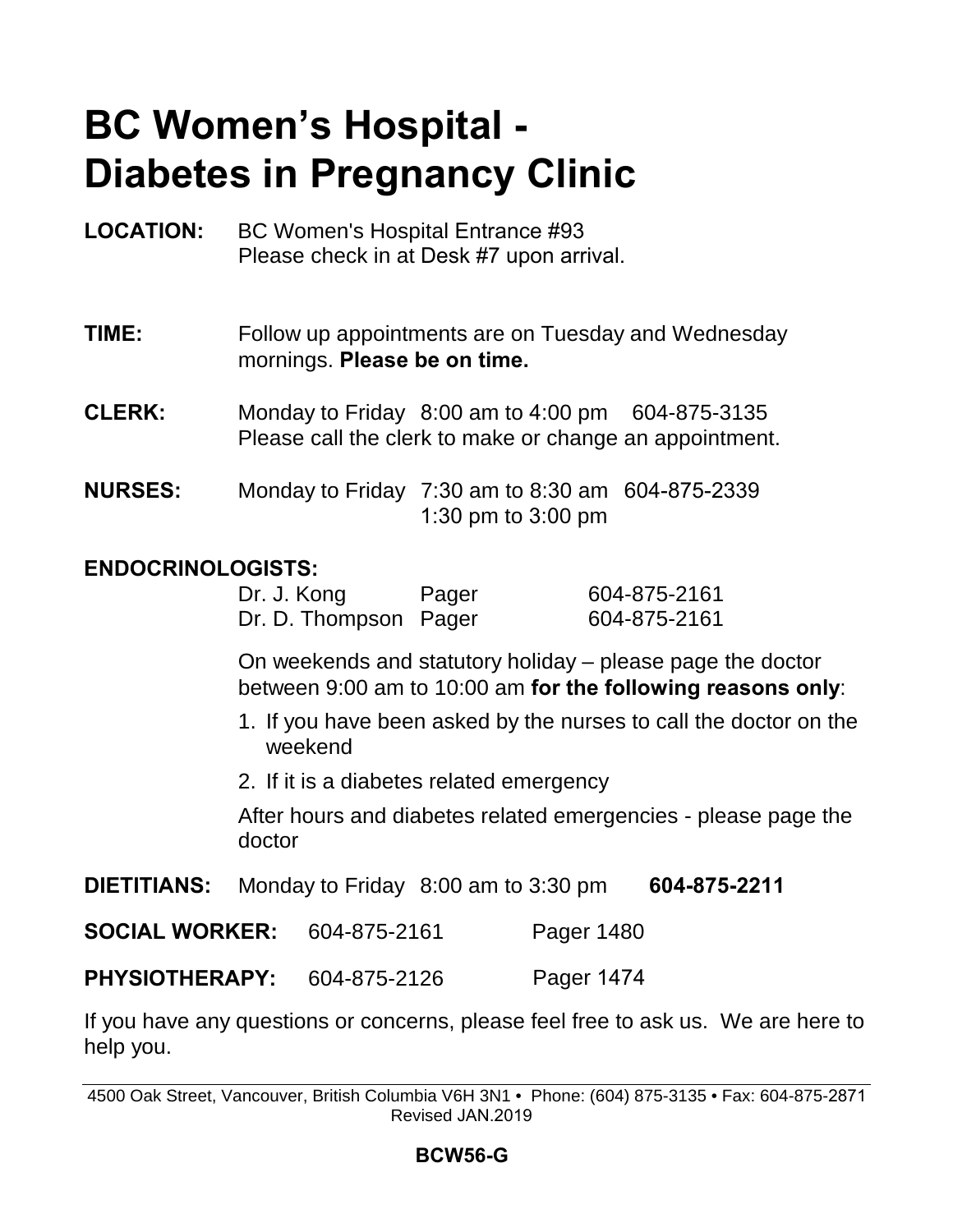# **Welcome to BC Women's Diabetes in Pregnancy Service**

## **The Purpose of the Service**

Women who have diabetes during pregnancy or are at risk for developing diabetes need education and help to control their diabetes. The diabetes health care team can help you with this.

## **What to Expect**

Regular visits to the diabetes clinic are important to help keep your blood sugar normal. At follow up visits which are set up on Tuesday and Wednesday mornings, you will see your diabetes doctor as well as other members of the team (nurse, dietitian, physiotherapist and social worker) as needed. Your first follow up visit will take a **minimum of 90 minutes**.

If you need fetal monitoring or ultrasound we will try to schedule these at the same time. A family member or friend is welcome to come with you to your appointments.

The diabetes clinic is a busy place, so please eat your breakfast, bring your snacks and something to do (such as a good book) to keep yourself busy while waiting.

Please remember to make your next appointment before you leave the clinic.

## **What to Bring to Your Appointments**

- Medical Insurance Card
- Blood sugar testing meter
- Meal plan
- Diabetes Record Book
- Snack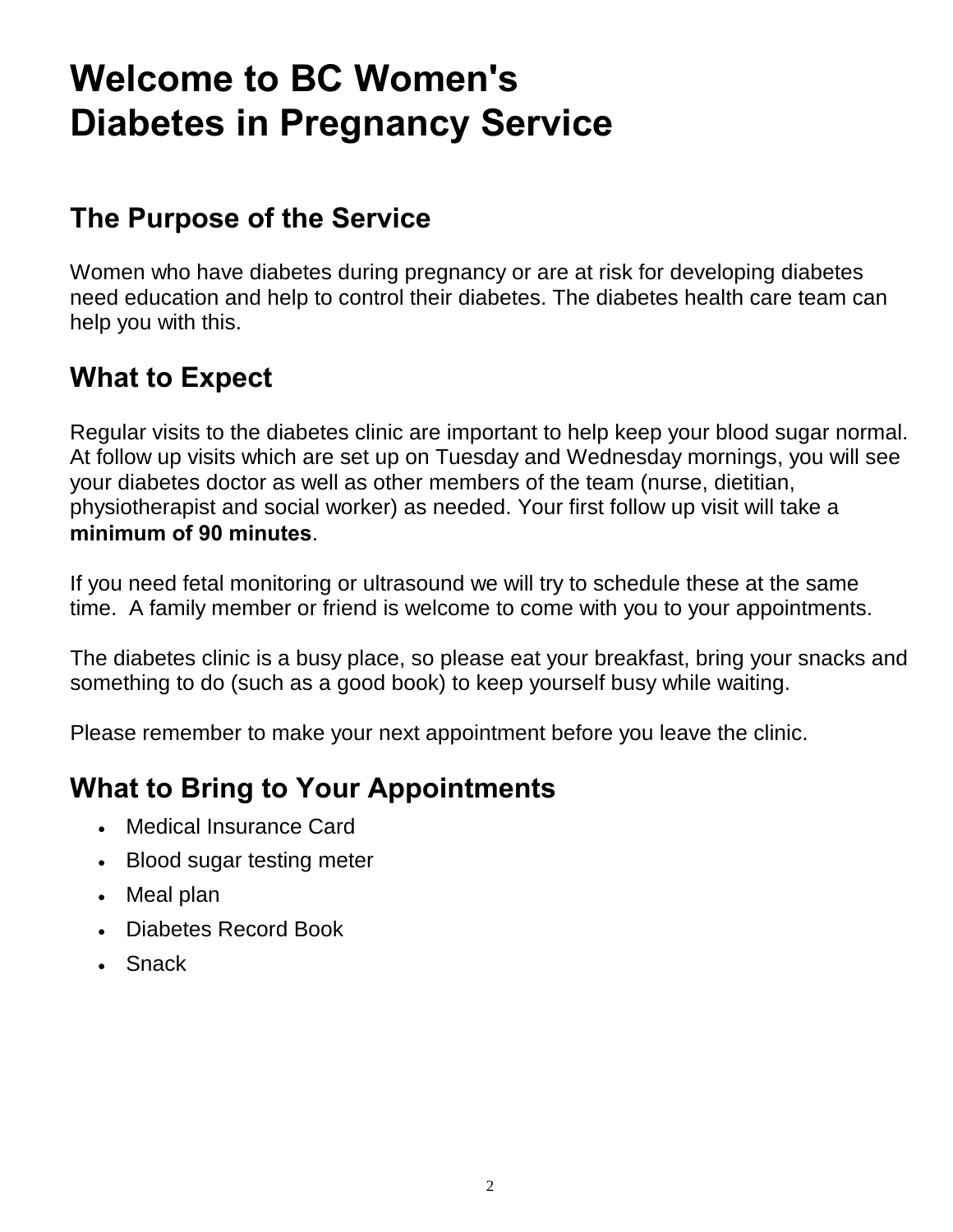# **Gestational Diabetes**

Gestational diabetes affects about 16% - 18% of all pregnancies. The word "gestational" means "during pregnancy". Diabetes means your body does not make enough insulin and/or cannot use insulin very well. Insulin is made by your body and keeps your blood sugar (glucose) normal.

During pregnancy the placenta makes hormones. You and the baby need these hormones for a healthy pregnancy. However, these hormones do not let the insulin in your body work well, so your body needs to make extra insulin to keep your blood sugars normal. Gestational diabetes happens when a woman's body cannot make this extra insulin. Once the baby is born, the hormones return to normal and so should the blood sugars.

It is important to treat gestational diabetes so that it does not cause problems for you or your baby. You can control your blood sugars by following a special meal plan and exercising after meals. For many women the meal plan and exercise work well to keep blood sugars normal. However, some women do need to take insulin as well. Your doctor will discuss this with you if it is needed.

To see how well the meal plan and exercise are working, you will need to check your blood sugar levels and urine ketones throughout your pregnancy.

Pregnancy is a time of learning. Please speak with the diabetes team if you have any questions or concerns. By working closely with the diabetes team you will be doing your very best to keep yourself and your baby healthy.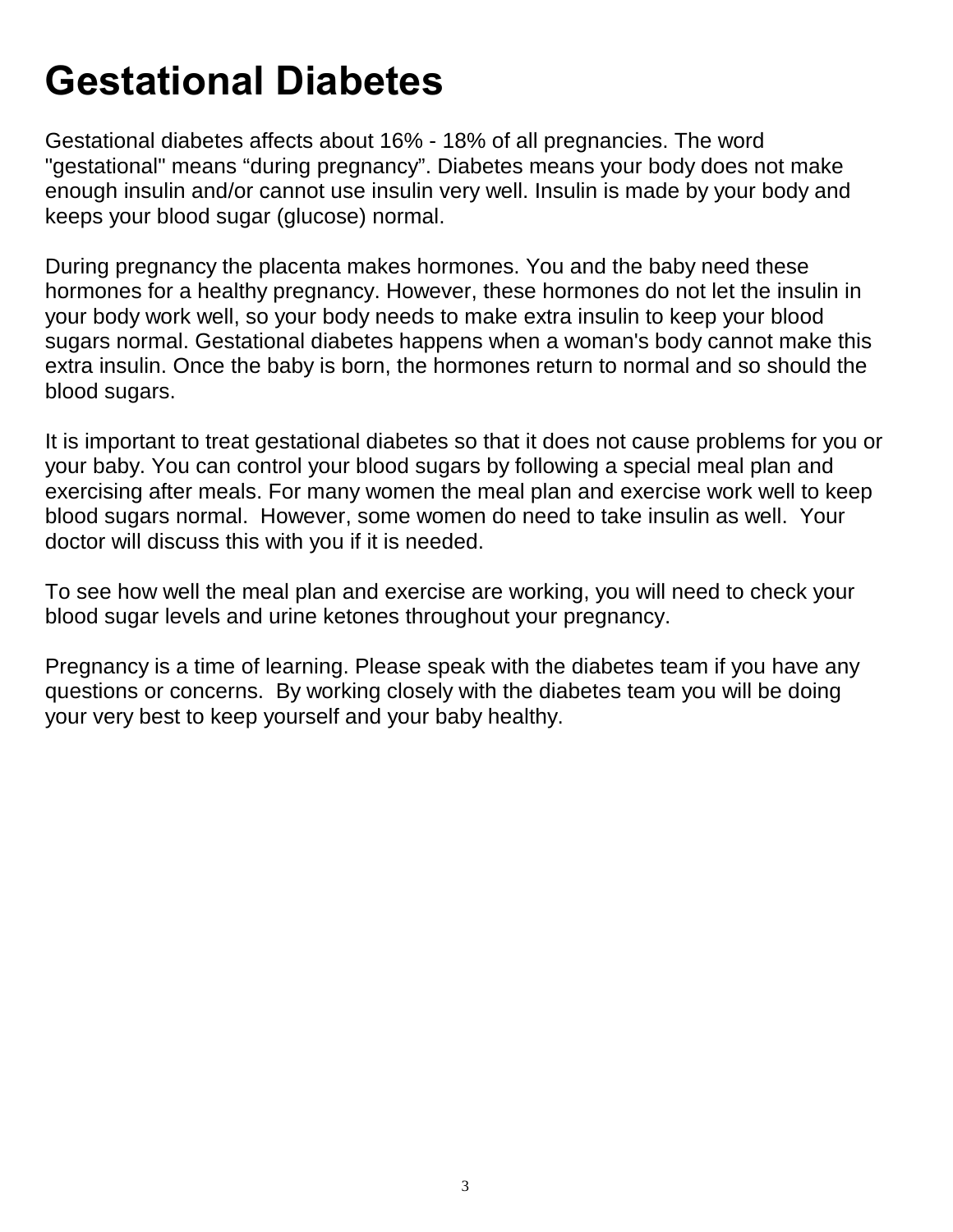# **Questions & Answers**

**Q:** How will gestational diabetes affect my baby?

#### **A: Short term effects**

If your blood sugars are high, the extra sugar goes to the baby. The baby stores the extra sugar as fat and may grow very big, causing problems with delivery.

When the baby gets extra sugar it makes extra insulin to control that sugar. When the baby is making extra insulin, the baby's lungs do not mature as they should and the baby may have trouble breathing.

After delivery the baby is no longer getting sugar from the mother, but is still making extra insulin. The baby can quickly use up its sugar supply and have low blood sugar, which is not good for the baby's health.

#### **Long term effects**

Big babies born to women with gestational diabetes have a higher risk of developing obesity and type 2 diabetes in childhood and adulthood.

Steps you can take to lower these risks are

- be at a healthy weight when you get pregnant
- have a healthy weight gain during pregnancy
- have good blood sugars throughout your pregnancy
- breastfeed your baby for a minimum of three months
- **Q:** Will my baby be born with diabetes?
- **A:** No, your baby will not be born with diabetes. However, if there is diabetes in the family, there is an increased risk that family members may get diabetes later in life.
- **Q:** Why did I get gestational diabetes?
- **A:** Your body cannot make the extra insulin needed for pregnancy. There are many things which increase your risk of gestational diabetes. These include – having a family history of diabetes, having had gestational diabetes before in your pregnancy, having had a large baby, belonging to a high risk ethnic group (Aboriginal, Hispanic, South Asian, Asian and African), being 35 years of age or older, being overweight, and having certain medical conditions.
- **Q:** What were my blood sugar test results?
- **A:** Your lab blood sugar test results were Fasting \_\_\_\_\_\_\_\_ 1 hour\_\_\_\_\_\_\_\_\_ 2 hour\_\_\_\_\_\_\_ Normal test results are Fasting less than 5.1 1 hour less than 10.0 2 hour less than 8.5
- **Q:** Based on my lab blood sugar test, how "bad" is my diabetes?
- **A:** The blood test done at the lab just tells you whether or not you have gestational diabetes. The test results do not tell you how "bad" the diabetes is.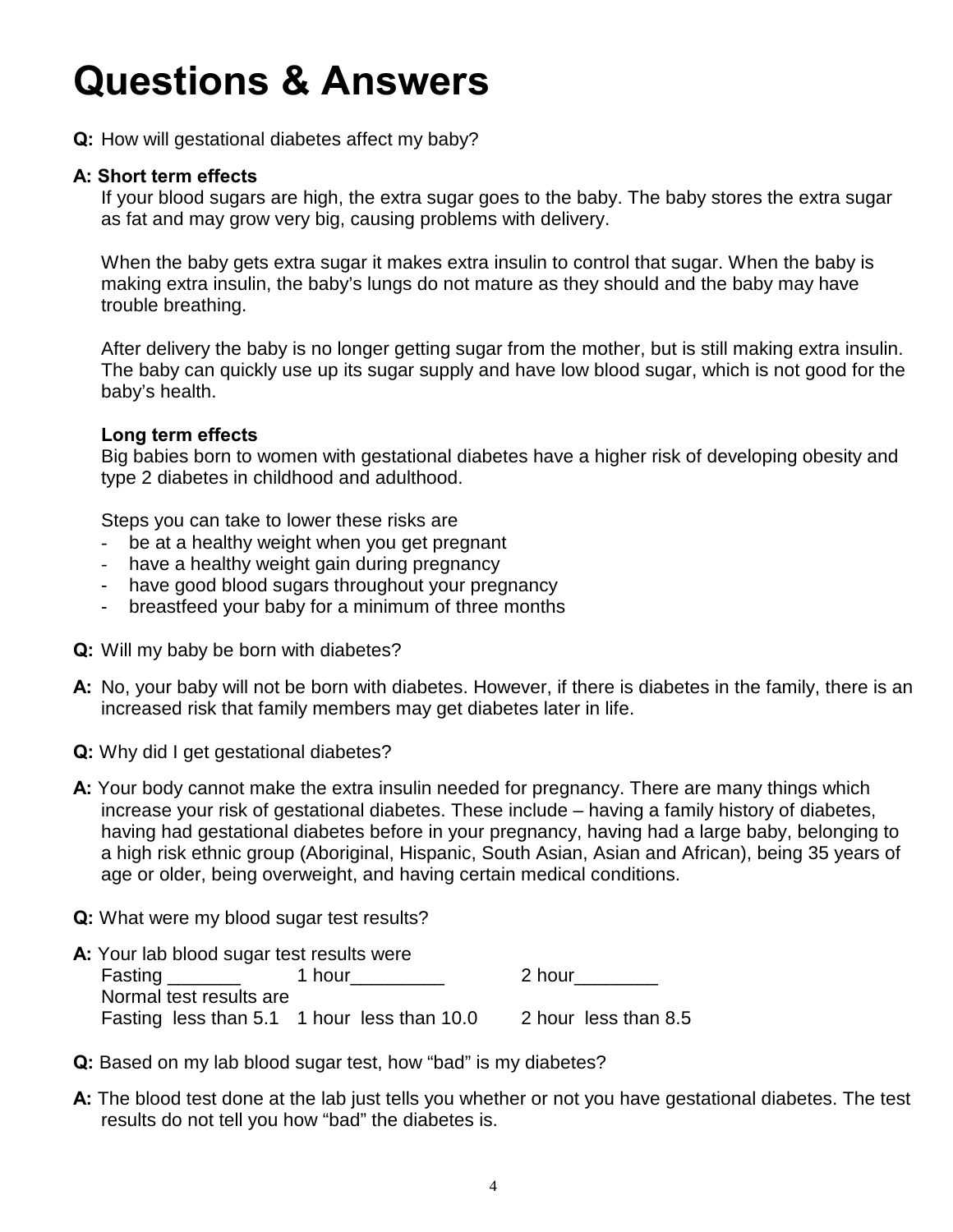- **Q:** Why do I have to test my blood sugar?
- **A:** The blood test done at the lab only tells you that you have high blood sugar. The home blood sugar testing before and after meals will tell you if your meal plan and exercise programs are working to control your blood sugar. These test results will help you in making food and exercise changes. As well, the results show whether you need insulin injections to control your blood sugars.
- **Q:** Why do I have to check my urine ketones?
- **A:** To help you control your blood sugars, you will be on a controlled carbohydrate (grains, fruit, milk and yogurt) diet. Ketone checking will show if you and your baby are eating enough carbohydrates.
- **Q:** How long do I have to follow the diet and test my blood sugar?
- **A:** It is very important to follow your meal plan and do your activity **everyday** until the baby is born. If your blood sugars are normal with the meal plan and exercise program, your testing will be cut down and may be stopped close to the time of your delivery. If you need insulin, you will be testing a minimum of four times a day until your baby's birth.
- **Q:** If I need insulin how do I give it? Does it hurt?
- **A:** Your doctor will help you decide if you need insulin and will discuss this with you. It is given by injection. The nurse will teach you how to give yourself insulin. Most people say that giving insulin does not hurt and that they can't even feel the needle.
- **Q:** Is insulin harmful to the baby?
- **A:** No, the insulin is safe for the baby. The insulin lowers your blood sugar so that the baby does not get high blood sugars, so it is actually good for the baby.
- **Q:** How can I exercise when my back is so sore?
- **A:** Call BC Women's Physiotherapy department and book an appointment for the **Antepartum Back Care Class**. You may also request to see the physiotherapist at one of your clinic visits for a short consult.
- **Q:** Will the diabetes go away when I have the baby?
- **A:** Once the baby is born and your hormones return to normal, so should your blood sugars. Your blood sugar will be checked after the baby is born to make sure that it has returned to normal. In a very small number of women the blood sugars do not return to normal and you will have further follow-up with your family doctor.

Women who have gestational diabetes in one pregnancy are at a high risk for getting gestational diabetes in their next pregnancy, and for getting type 2 diabetes later in life. A healthy body weight and healthy lifestyle are the best prevention for type 2 diabetes.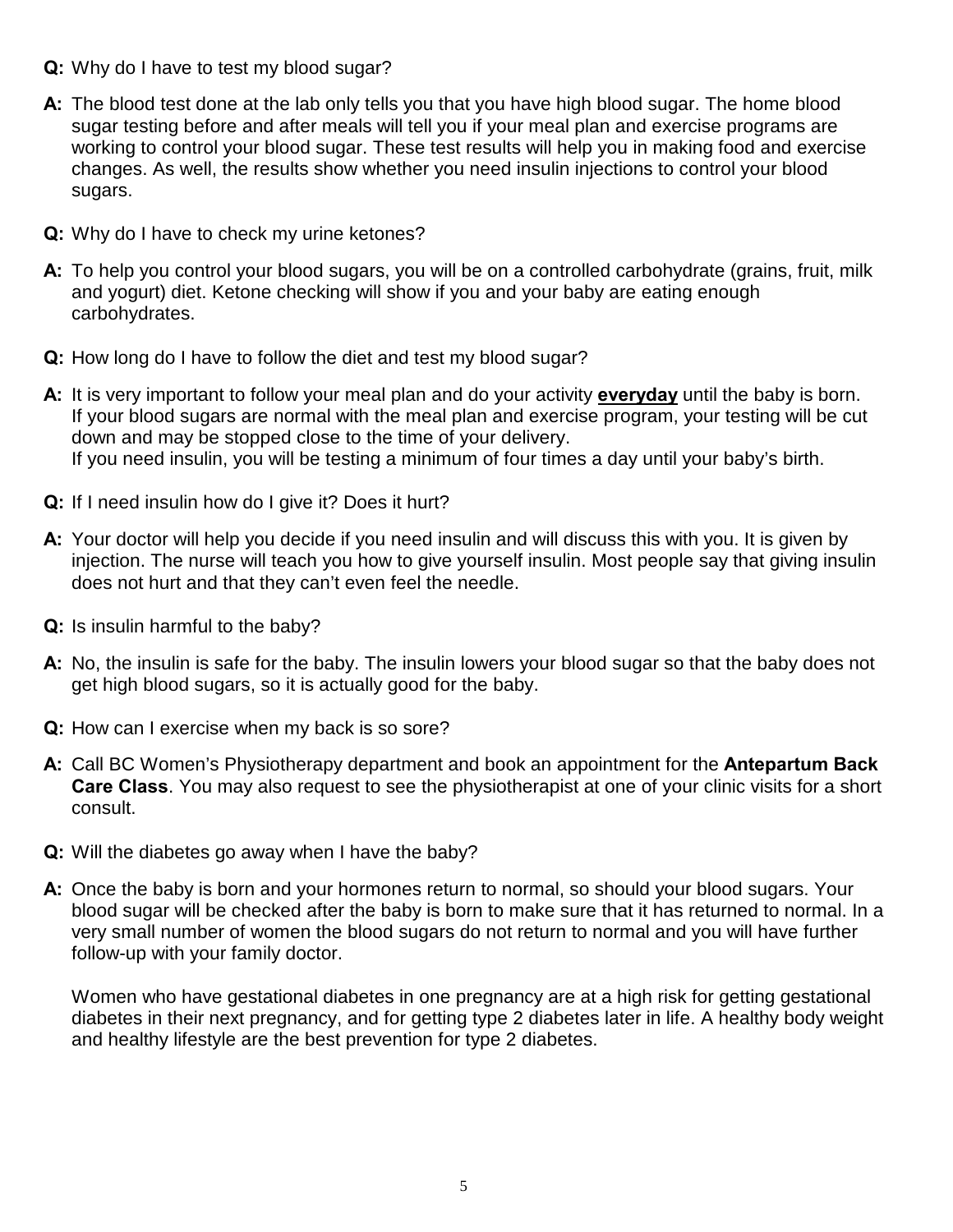# **Physical Activity – Immediately after meals**

*Please consult a physiotherapist if any of these activities cause you pain. If your doctor has put you on reduced activity, ask the physiotherapist for an alternative program.*

Regular physical activity immediately after meals can help control your blood glucose levels. It can also help you to manage stress and prepare your body for labour, delivery and recovery.



Step-ups / Step-downs or Stairs (e.g. climb up, walk on landing, climb down, walk in hall) for 10 minutes.

**Stop stepwork if you have back pain or pelvic girdle pain.**

#### **Stepwork Exercise Bicycle Walking Briskly**



Bicycle for 10 minutes. Use light tension.



Walk briskly for 20 minutes. Swing your arms as you walk.

Walk so that you can still talk but you cannot sing.

**Housework:** Physical housework that includes walking and moving around (examples: washing the floors, making beds).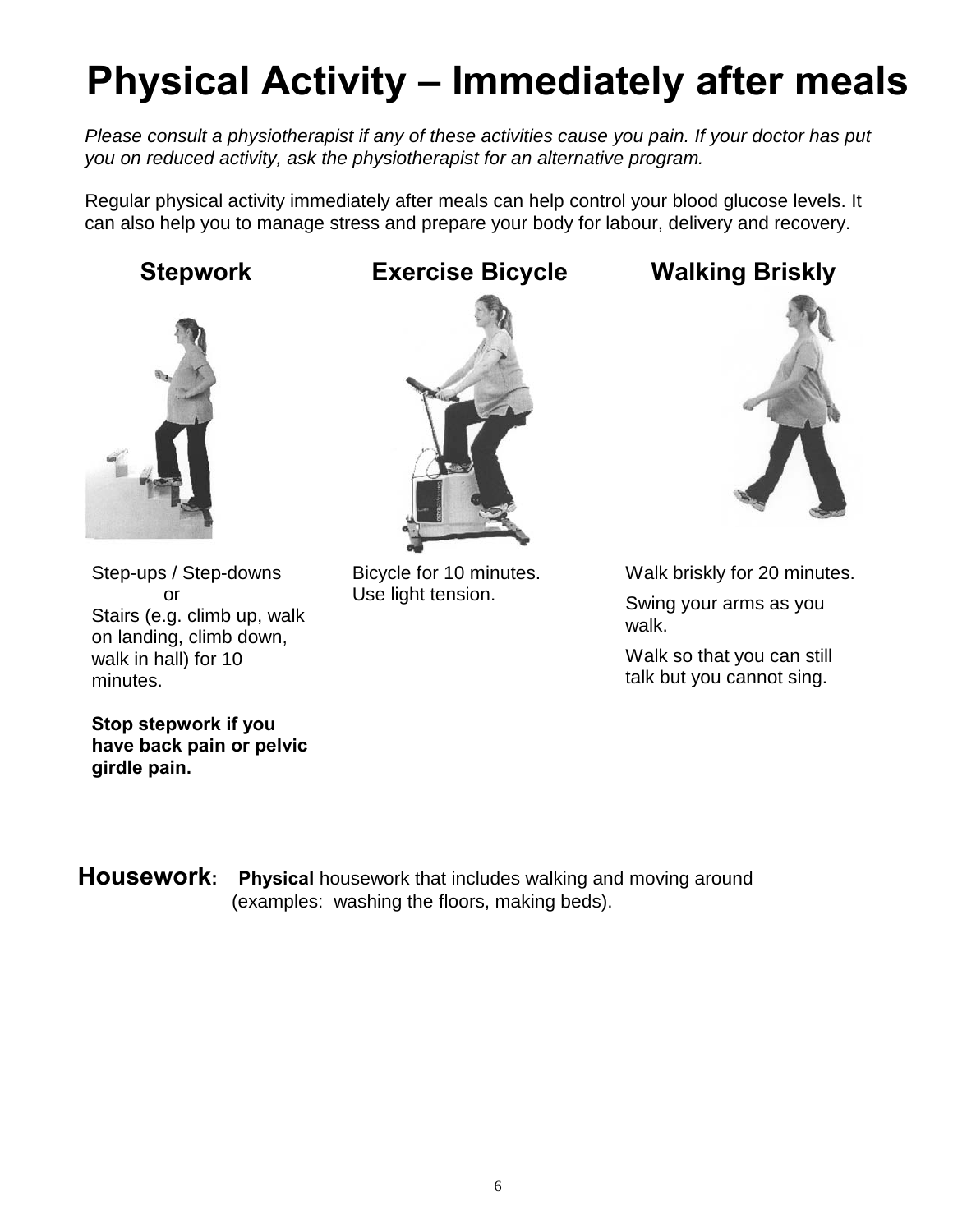# **Helpful Hints**

1. **Get in and out of bed on your side**



Use your arms to lower yourself onto your side when climbing into bed. Lie on your side and push with your arms when getting up.

2. **Stand and walk tall.** 

#### 3. **Abdominal muscle tightening (tummy tucks)**

As you breathe out pull the muscles below your belly button in towards your back bone (as if putting on a tight pair of pants). Hold for a few seconds while continuing to breathe, then relax. Practice tummy tightening when you are lying, sitting, standing and changing position.





#### 4. **Pelvic floor muscle exercises (Kegels)**

#### a) *Speed'ems*:

Pull your pelvic floor muscles up and in quickly and strongly as if to stop urine or gas from escaping. Hold for 1 or 2 counts. Relax completely for 1 or 2 counts. Do several in a row until your muscles begin to feel tired up to 20 in a row. This exercise is important to help stop leakage when you cough, sneeze, lift or laugh.

#### b) *Hold'ems*:

Pull your pelvic floor muscles up and in quickly and strongly as you did with Speed'ems but hold for a slow count of 5. Pull in more and more. Make sure you continue to breathe. Relax completely. Rest 10 seconds before trying your next one. Repeat 5 to 10 times. When this becomes easy, hold longer (up to 10 seconds).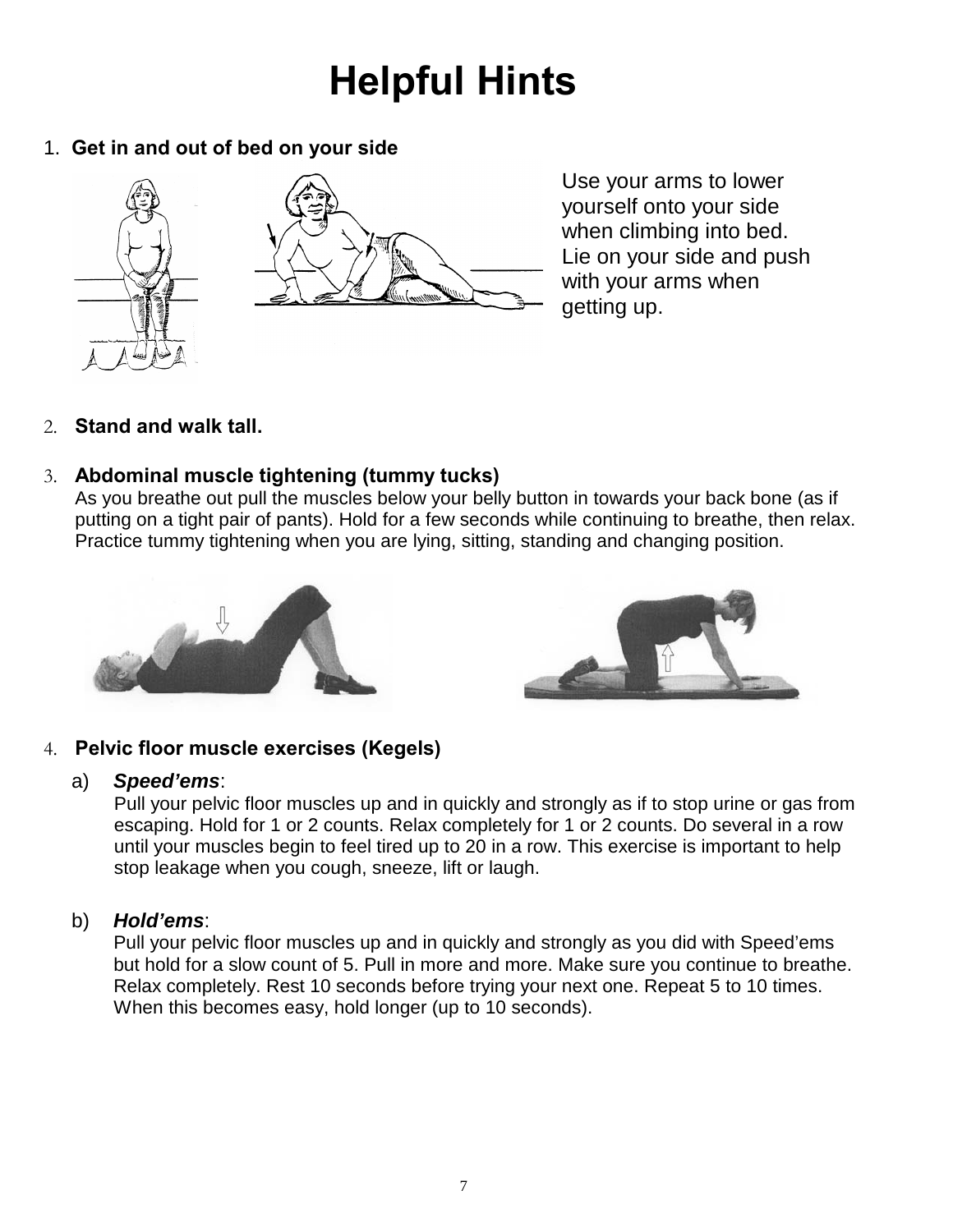#### **Remember:**

- **1.** Whenever you move or lift anything, tighten your pelvic floor muscles along with your tummy muscles and breathe out.
- **2.** Bend your knees not your back when you lift.
- **3.** Kneel or squat when working at floor level. Try using a low stool to sit on.
- **4.** When standing the ideal working surface should be between hip and waist level.
- **5.** Always listen to your body and stop if it hurts.

#### *Calf Stretch*

- keep back leg straight with heel down, shift weight forward
- stretch should be felt in the calf of your back leg
- helps lessen cramps in your calf



#### *Mid-back*

- with feet hip width apart, bend knees and shift weight backwards, push your chest towards the floor
- stretch should be felt in your mid-back region
- to feel a greater stretch on your side, cross one arm over the other

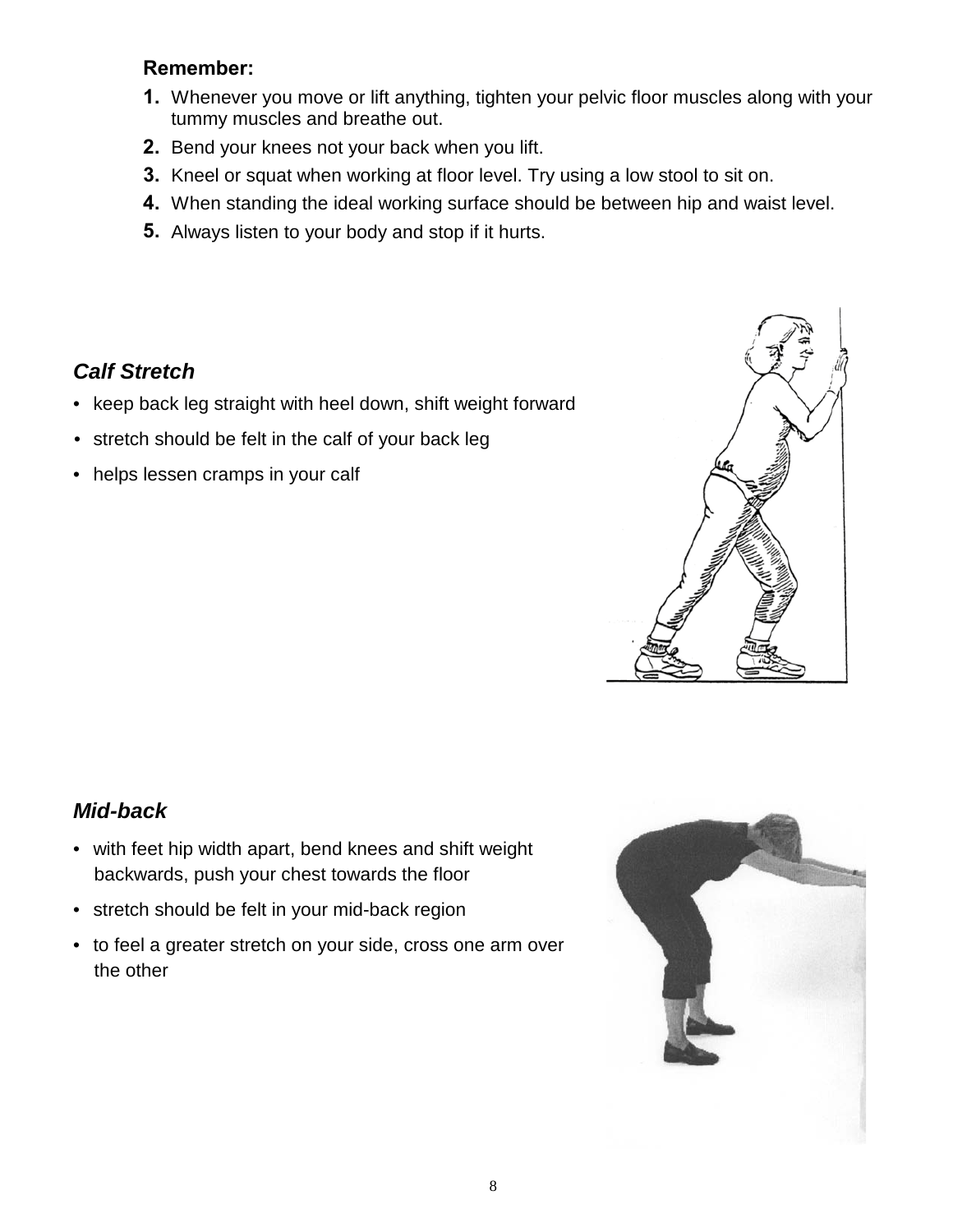# **Nutrition, Diabetes and Pregnancy**

## **During Pregnancy**

Good nutrition and normal blood sugars are important for a healthy pregnancy. Your meal plan will probably need to be changed from time to time. Discuss your meal plan with the dietitian if you are

- hungry or too full
- have ketones in your urine
- have high or low blood sugar
- are gaining too much or too little weight
- find it hard to follow the meal plan
- if you have any questions or concerns

## **During Illness**

- You may notice your blood sugars are higher when you are sick.
- If you are on insulin:

Extra insulin may be needed to keep your blood sugars in the normal range (contact the doctor or diabetes nurse).

- If you are unable to eat or have severe nausea or vomiting, call your doctor or diabetes nurse immediately.
- When you feel too sick to eat your usual foods, switch to easy-to-digest foods and fluids as follows:
	- 1) Stop your meal plan and have at least one choice every hour from this list:

1 cup of milk or flavoured soya milk

100 g of Yop®

 $\frac{1}{2}$  cup of Gingerale<sup>®</sup> or 7-UP<sup>®</sup>

- 1 cup of Gatorade<sup>®</sup>
- 1 slice toast
- 2-3 plain cookies (such as Arrowroots or Digestives)
- 6-7 small crackers
- 1 cup soup
- ½ popsicle
- ½ cup of fruit juice
- 2) Drink extra fluids such as water or clear soup.
- 3) Return to your meal plan slowly as you feel better.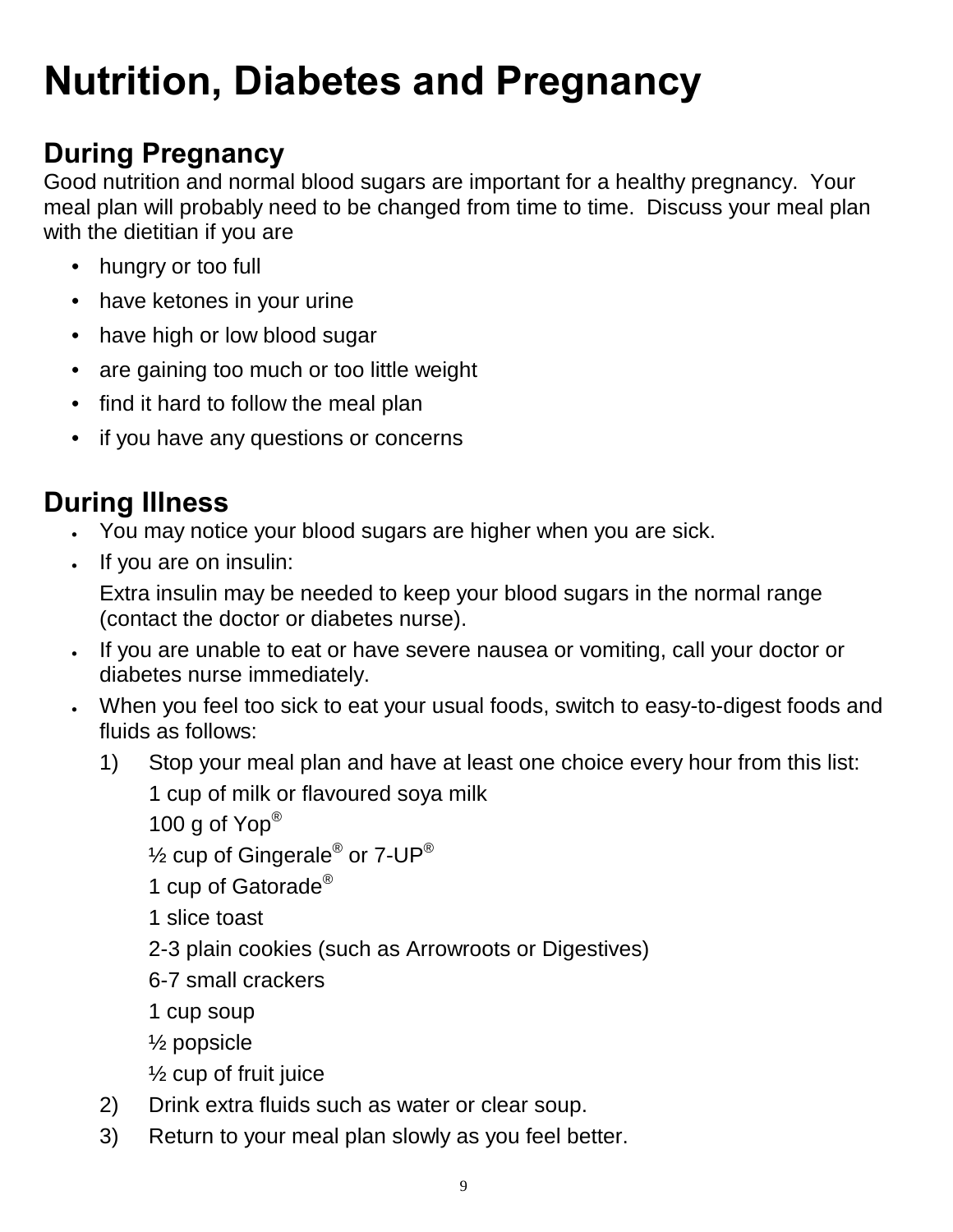## **Urine Test for Ketones**

Ketones are not normally present in the urine. However, when you have not eaten enough carbohydrates, or do not have enough insulin in your body, you will burn fat for energy. This makes ketones which are removed from the body through the urine. Ketones are not good for the baby.

## **Ketone Testing**

#### *How to check:*

- 1. Check the expiry date on bottle. Do not use outdated strips.
- 2. Remove strip from bottle. **DO NOT** touch the reagent pad at the end of the strip as it may affect the test. Keep bottle tightly closed and away from moisture.
- 3. Wet the beige coloured pad of the strip fully with fresh urine.
- 4. Wait 15 seconds.
- 5. Compare with colour chart on the side of the Ketostix bottle.
- 6. Record as N (Negative)
	- T (Trace) S (Small) M (Medium) L (Large)

#### *How often to check:*

Before breakfast or when you first pass urine ("pee") in the morning and before supper.

If your results are normal, your ketone testing will be cut down to 1-2 days a week.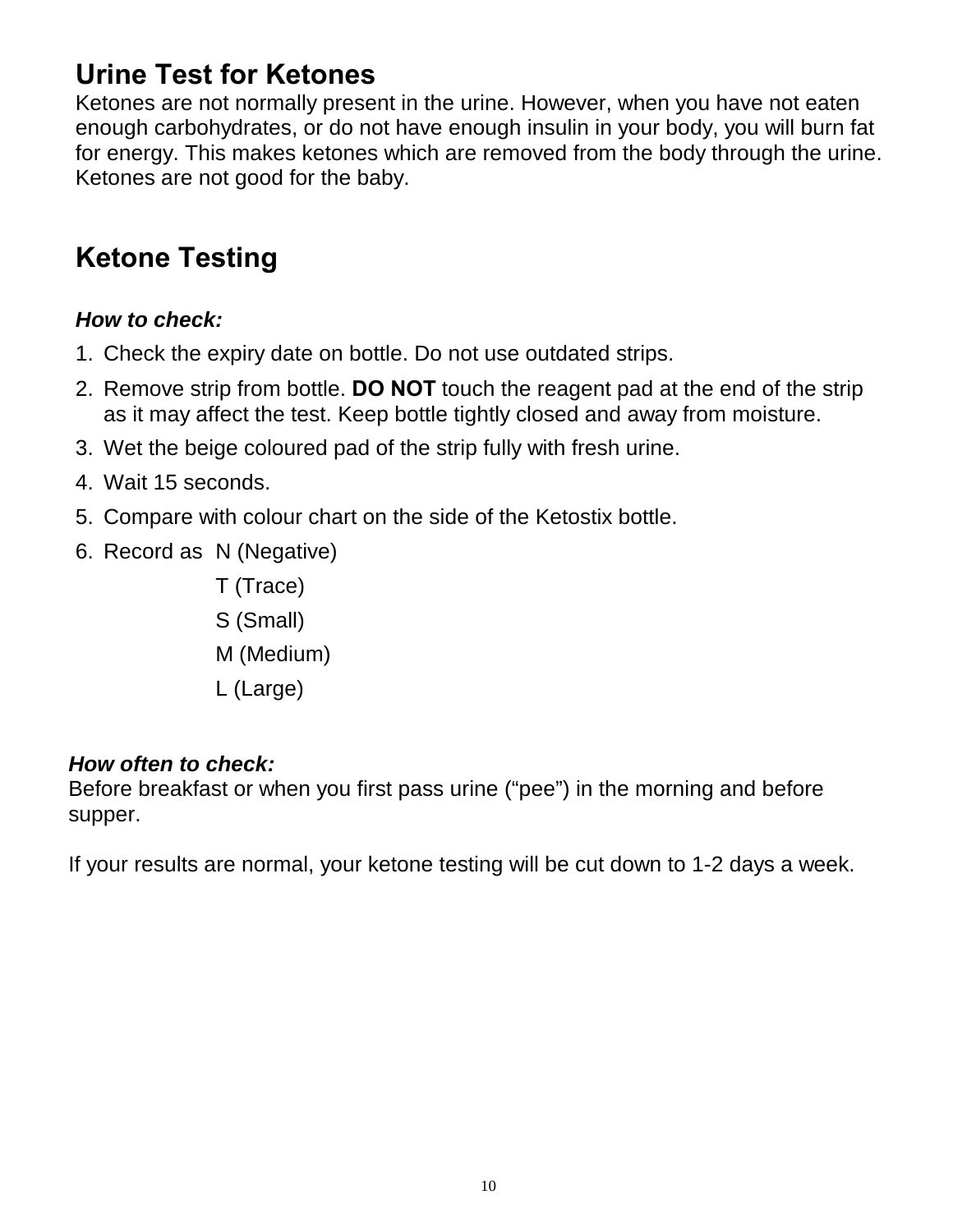## **BLOOD SUGAR TESTING**

#### **Blood Sugar Testing Instructions**

You will be testing your blood sugar with a blood glucose meter. The nurse will teach you how to check your blood sugars and how to write the results in the record. The nurse will show you how to record the low, high and average blood sugars in the record.

To see how your meal plan and activity schedule are working for you, we will ask you to check your blood sugar 7 times a day as follows:

- *1) 0-5 minutes before breakfast.*
- *2) 1 hour after you start eating breakfast.*
- *3) 0-5 minutes before lunch.*
- *4) 1 hour after you start eating lunch.*
- *5) 0-5 minutes before supper.*
- *6) 1 hour after you start eating supper.*
- *7) 0-5 minutes before bedtime snack.*

*Example: If you eat breakfast at 8 a.m. you would test your blood sugar at 7:55 a.m. and at 9 a.m.* 

When your blood sugar is within the normal range your doctor may cut down testing.

The following testing schedules are used:

| 7 times | Means test blood sugar before meals, 1 hour after meals<br>and before bedtime snack |
|---------|-------------------------------------------------------------------------------------|
| 0 time  | Means no test, but follow diet and exercise                                         |
| 4 times | Means test blood sugar before meals and before bedtime<br>snack                     |
| 3 times | Means test blood sugar one hour after meals                                         |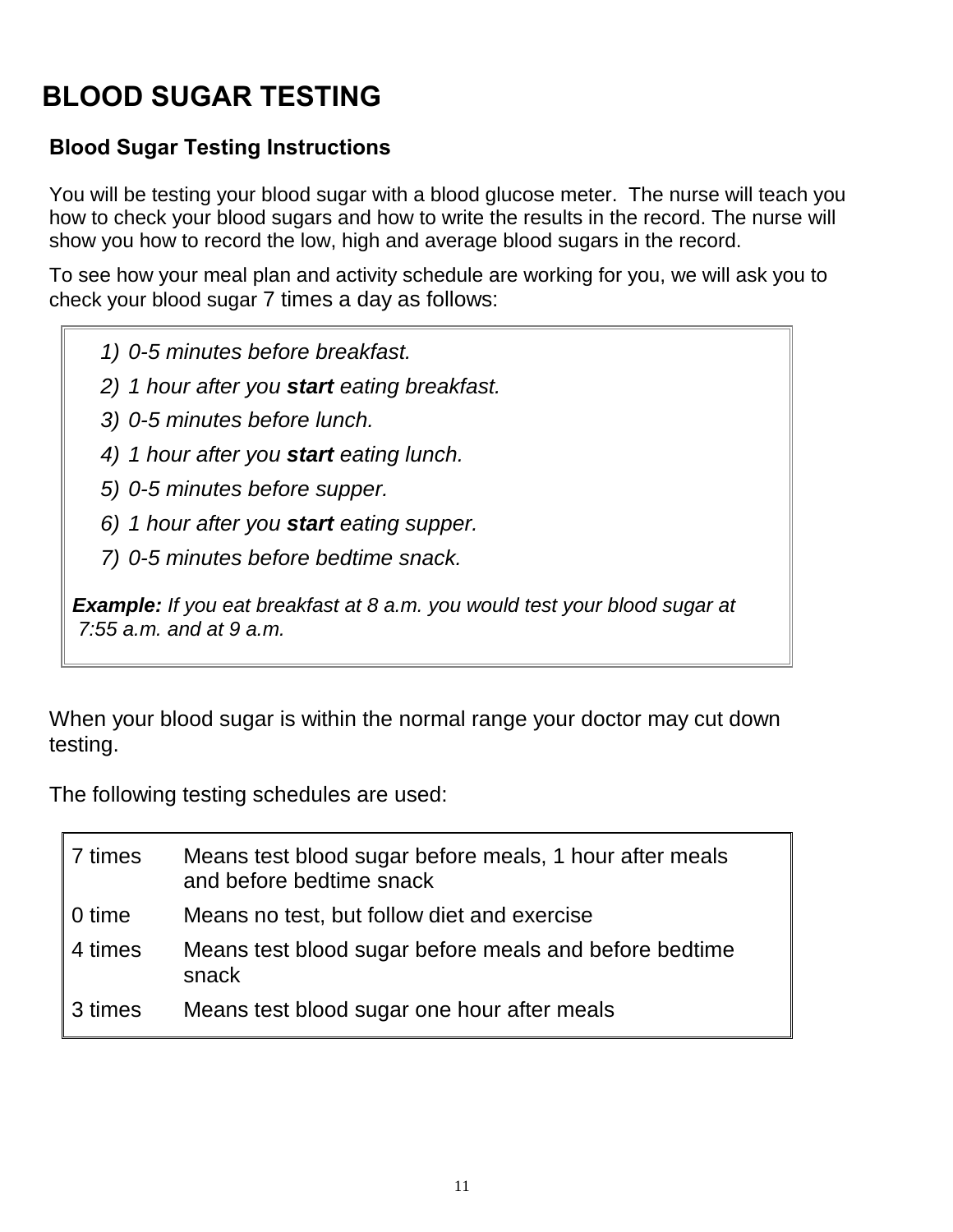## **Discharge from the diabetes service**

If your blood sugars are well controlled with diet and activity, you may be discharged from the diabetes service around 36 weeks of pregnancy. Please continue to follow the meal plan and activity schedule at least until you go into labour. Even when you stop testing and do not need to come for any further appointments, you are still part of the clinic. If you have questions, please feel free to call us. If we cannot help you over the phone, you may return for an appointment.

## **Early Labour at Home**

During early labour at home follow your meal plan if you are able to eat.

If you find you cannot follow the meal plan, try these easy to digest foods or fluids every hour:

> $\frac{1}{2}$  cup of fruit juice 1 cup of milk  $\frac{1}{2}$  cup milkshake or Yop® 1 cup of Gatorade<sup>®</sup> 1 slice toast 2-3 plain cookies (such as Arrowroots or Digestives) 6-7 small crackers 1 cup soup ½ popsicle  $\frac{1}{2}$  cup of Gingerale<sup>®</sup> or 7-UP<sup>®</sup>

Also, have enough water so that you are not thirsty.

## **During Labour in Hospital**

#### **Tell your nurse that you have diabetes.**

If you are on insulin, tell the nurse about your last insulin injection. Your nurse will check your blood sugar and let the diabetes doctor know that you are labour. Your nurse will check your blood sugar every two hours in early labour, and every hour when you are in strong labour. When you pass urine, the nurse will check for ketones. Women who are in labour need a lot of sugar for energy. If your blood sugar is low/you have ketones in the urine, your nurse will give you juice and water. If you are not able to drink, you may need intravenous sugar water.

If your blood sugar is over 7.0, you will be given a small amount of insulin to bring it down.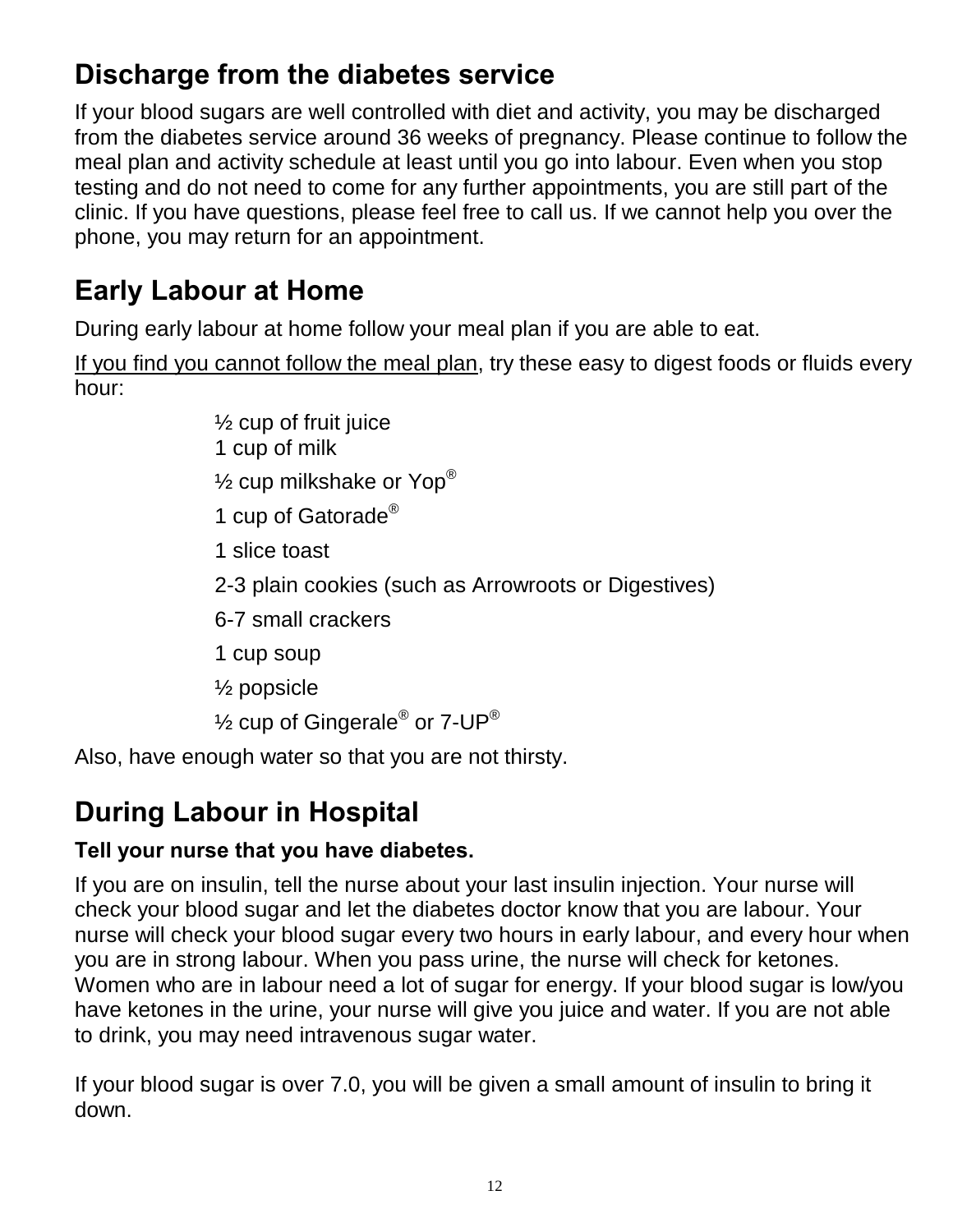# **After Delivery**

You will not be on a diabetes diet. Your fasting (before breakfast) blood sugar will be checked. Normal fasting blood sugar when you are not pregnant is below 6.0.

## **Healthy Eating for Breastfeeding**

- AVOID weight loss diets while breastfeeding. Continue to enjoy meals and snacks using a variety of foods from the four food groups. Eat enough to satisfy your hunger.
- Choose 2 to 3 servings of milk and milk products daily. Examples of one serving are 1 cup of milk, ¾ cup of yogurt, or 1 ½ ounces of cheese.
- Continue to take a multivitamin and mineral supplement while you breastfeed.
- Drink a minimum of 6 cups of fluids daily including water, milk, juice and soup.
- Limit yourself to 2 cups of regular coffee or 4 cups of strong tea daily.

## **Healthy Eating for Bottlefeeding**

- Enjoy a variety of foods from the four food groups daily.
- Avoid weight loss diets for at least six weeks after delivery.

## **Postpartum Physiotherapy Class**

Plan to attend the BC Women's Postpartum Physiotherapy Class while in hospital or within six weeks after discharge. This is a "one time" class with focus on education, body mechanics and information regarding early postpartum activity. Phone 604-875- 2126 to register if attending after discharge. This is not an exercise class and is suitable for all moms.

## **Follow-Up After Delivery**

If your blood sugar after delivery is **high** - You may need a follow-up appointment with your health care provider.

If your blood sugar after delivery is **normal** – You should be screened for diabetes:

- within 6 weeks to 6 months after delivery with a 75 g glucose tolerance test (GTT). At your last diabetes clinic visit you will be provided with a lab requisition to get this done. Phone the lab of your choice to set up the appointment for this test. Follow up with your family physician to review the results.
- when you are planning another pregnancy.
- every 3 years (or more often depending on risk factors)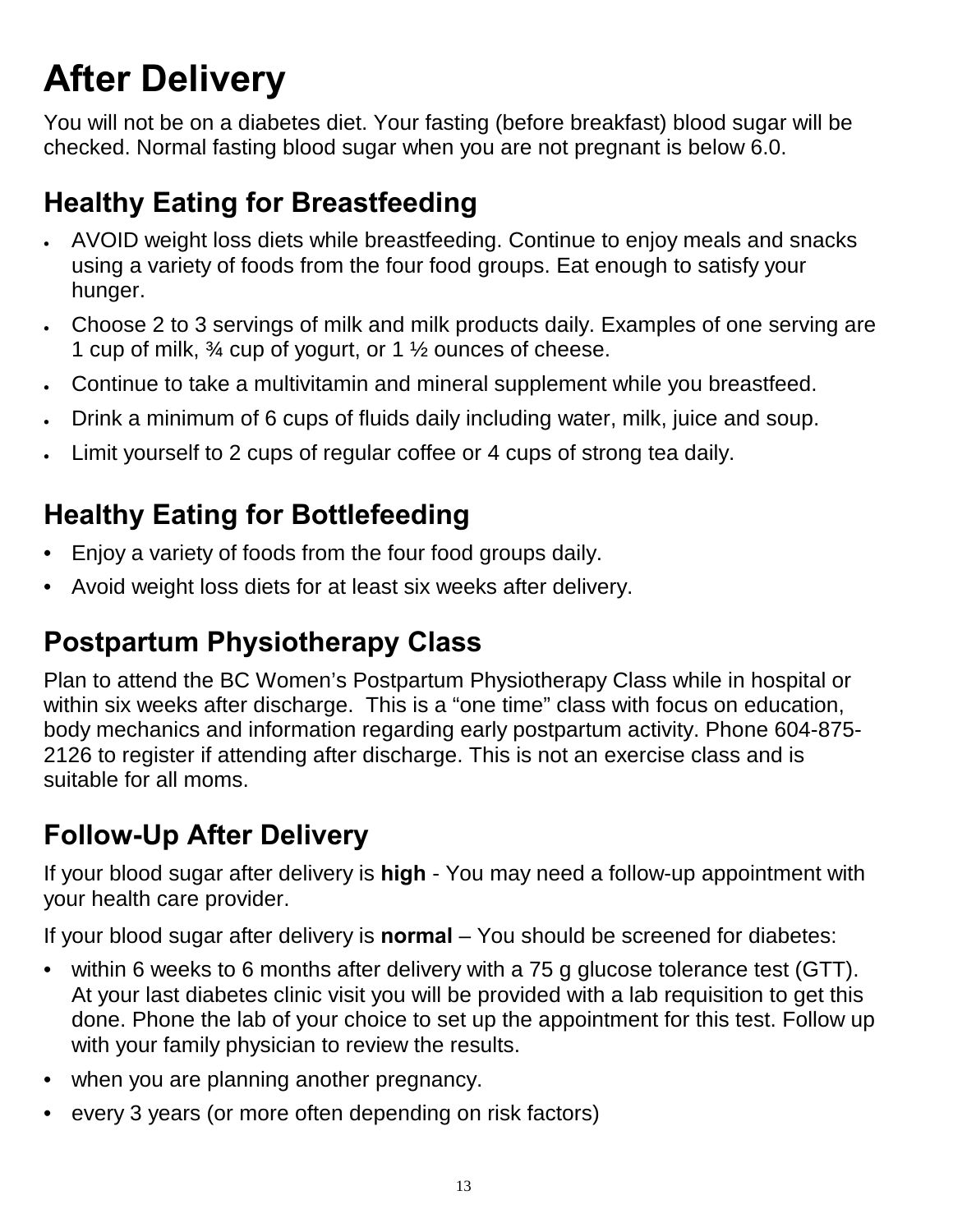## **Future Pregnancy**

Gestational diabetes recurs in about 30-85% of women and usually happens earlier in the next pregnancy.

Have your doctor check your sugars before you become pregnant. If this is not done, then have your fasting blood sugar checked at the time you discover you are pregnant. If the result is high – have your doctor refer you to the diabetes clinic.

If the result is normal - request that your doctor recheck you at 24-28 weeks of pregnancy.

You may request a referral to the clinic prior to any testing if you wish to discuss testing options with the diabetes doctor. Some women choose to simply do some testing with a blood glucose monitor and watch for high sugars, rather than having a 75 gm GTT in the lab.

Change your diet early in the next pregnancy by spreading the food out throughout the day (3 meals and 3 snacks) and limiting the amount of sugar, sweet foods and sweet drinks.

Regular and moderate amount of exercise is also encouraged if approved by the doctor (for example walking 30 minutes 5 times a week).

## **Thinking of the Future**

- Women with gestational diabetes are at a higher risk of developing diabetes in future pregnancies and later in life.
- Reaching or maintaining a healthy weight through healthy eating and regular exercise may help lower the risk. If you need help with this, call the dietitian at 604-875-2330.
- Log on to Canadian Diabetes Association's websit[e www.diabetes.ca](http://www.diabetes.ca/) for information regarding diabetes prevention and treatment

#### **Regular Physical Activity will also help you:**

- Improve your muscle tone and reduce fat
- Increase your coordination and endurance
- Improve the fitness of your heart and lungs
- Increase your energy level
- Relax and feel well